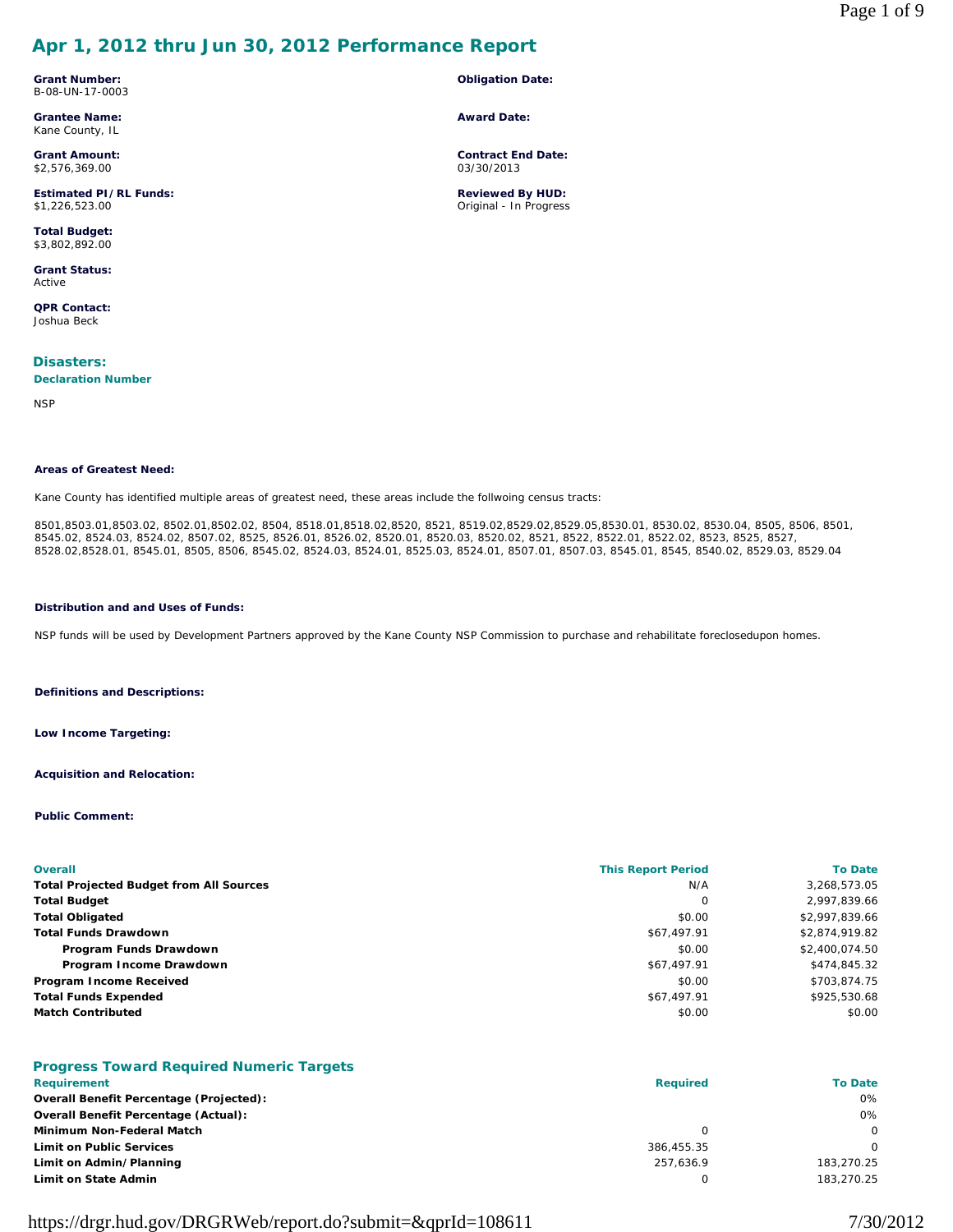| <b>Activity Type</b>      | <b>Progress Toward Activity Type Targets</b>                                                                                                          | <b>Target</b> | Actual        |
|---------------------------|-------------------------------------------------------------------------------------------------------------------------------------------------------|---------------|---------------|
|                           | <b>Progress Toward National Objective Targets</b>                                                                                                     |               |               |
| <b>National Objective</b> |                                                                                                                                                       | <b>Target</b> | <b>Actual</b> |
|                           | NSP Only - LH - 25% Set-Aside                                                                                                                         | 644,092.25    | 644,092       |
|                           | <b>Overall Progress Narrative:</b><br>As of June 30, 2012 Kane County had drawn and expended 111.9% of its NSP allocation.                            |               |               |
| date:                     | Below you find a financial summary of Kane County's Neighborhood Stabilization Program that inculdes entitlement funds and program income received to |               |               |
| Program Income:           | Total amount of Neighborhood Stabilization Program funds available:<br>Entitlement Funds: \$2,576,369.00<br>\$703,875.00                              |               |               |
| Total:                    | \$3,280,244.00                                                                                                                                        |               |               |

Total amount of Neighborhood Stabilization Program funds expended/drawn: Entitlement Funds: \$2,400,075.00 Program Income: \$482,925.00

Total: \$2,882,999.06

Kane County has expended 87.80% of available NSP funds as of June 30, 2012

Using the the definition of Expended funds as described by HUD's July 24, 2012 Policy Alert, Kane County has expended \$2,882,999.06 as of June 30, 2012.

Currently Kane County has expended/drawn \$643,210.72 or 19.6% of its Neighborhood Stabilization Program funds on households earngin less that 50% of area median income.

In previous quarters Kane County and its development partners in the Neighborhood Stabilization Program had completed the purchase of 13 single family homes that are within the Areas of Greatest Need identified by the countys Substantial Amendment submitted to the Department of Housing and Urban Development in the fall of 2008. Of the 13 single family homes purchased 10 are homeownership units and 3 rental units.

These purchase occurred in the following jurisdictions within Kane County:

Village of Carpentersville 7 Units

Village of South Elgin 3 Units

- · Village of North Aurora 1 Unit
- City of St. Charles 1 Unit
- · Aurora Township 1 Unit

Rehabilitation was completed on all 13 units during the quarter that ended September 30, 2011.

As of June 30, 2012 8 of the 13 units were occupied by eligible households.

Homeownership units: 50 Ash Street; Village of Carpentersville 07735018

- 980 Berkley Street; Village of Carpentersville 07734679 (Under Contract)
- 3 Evergreen Lane; Village of Carpentersville 07734974
- 107 Madera Circle; Village of Carpentersville 07787297 (Under Contract)
- 107 Del Rio Road; Village of Carpentersville 07787012
- 1524 Plymouth Circle; Village of Carpentersville 07776860 (Sold 06/06/2011)
- 256 East Plum Street; Village of South Elgin 07698636 (Sold 07/24/2011)
- 1912 Moore Avenue; City of St. Charles 07929668 (Sold 01/10/2012)
- 477 West Spring Street; Village of South Elgin 07851905 (Sold 11/17/2011)
- 1934 Cherokee Road; Village of Carpentersville 07868980 (Sold 12/23/2011)

Rental Units:

- 276 Harvard Circle; South Elgin Occupied 12/15/2011 214 West Arrowhead Street; North Aurora Occupied 07/18/2011
- 399 South Kendall Street; Aurora Township Occupied 10/27/2011
- Total rental units acquired and rehabbed/constructed (completed/underway) 3 units completed
- Total homebuyer units acquired and rehabbed/constructed (completed/underway) 10 units completed; 5 of 10 units occupied
- Total number of homebuyer units sold (LH25 and 51-120% AMI) 4 units sold to households earning between 51-102% AMI
- 1 unit sold to households earning less 50% AMI
- Total number of rental units occupied (LH 25 and 51-120% AMI)
- 0 units occupied by households earning between 51-102% AMI
- 3 units occupied by households earning less 50% AMI
- Total number of properties acquired and land-banked 0 properties acquired and land banked
- Total number of units demolished

0 properties acquired and demolished

### **Project Summary**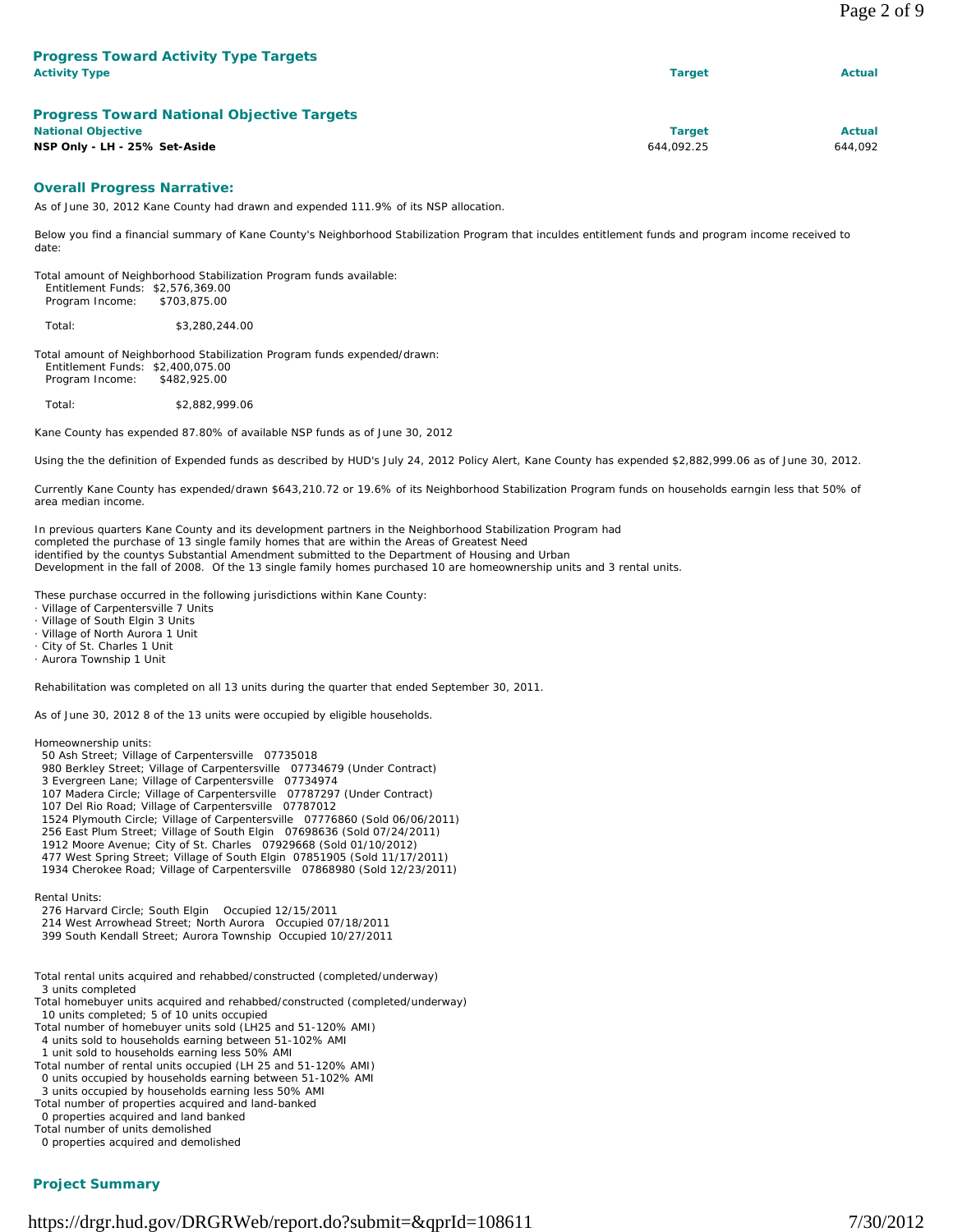| <b>This Report Period</b>     | <b>To Date</b> |                                               |  |
|-------------------------------|----------------|-----------------------------------------------|--|
| <b>Program Funds Drawdown</b> |                | Project Funds Budgeted Program Funds Drawdown |  |
|                               |                |                                               |  |
|                               |                |                                               |  |
|                               | 3.422.602.8    | 2,270,174.5                                   |  |
|                               |                |                                               |  |
| 0                             |                |                                               |  |
|                               | 380.289.2      | 129.900                                       |  |
|                               |                |                                               |  |

## **Project/Activity Index:**

|            | <b>Project # Project Title</b> | <b>Grantee Activity # Activity Title</b> |                                        |
|------------|--------------------------------|------------------------------------------|----------------------------------------|
| ll NSP-02  | Purchase and Rehabilitation    | CHAD-1-A                                 | C.H.A.D. Acquisition                   |
| $I$ NSP-02 | Purchase and Rehabilitation    | $ICHAD-1-R$                              | C.H.A.D. -- Rehabilitation             |
| $I$ NSP-02 | Purchase and Rehabilitation    | $IDHA-1-A$                               | DHA Management Inc. -- Acquisition     |
| $I$ NSP-02 | Purchase and Rehabilitation    | $IDHA-1-R$                               | DHA Management Inc. -- Rehab           |
| $I$ NSP-02 | Purchase and Rehabilitation    | $MHL-1-A$                                | Mercy Housing Lakefront -- Acquisition |
| $I$ NSP-02 | Purchase and Rehabilitation    | $I$ MHL-1-R                              | Mercy Housing Lakefront -- Rehab       |
| Il NSP-06  | Administration                 | Administration                           | <b>County Administration</b>           |

# **Activities**

**Grantee Activity Number:** Administration

**Activity Category:** Administration

**Project Number:** NSP-06

**Projected Start Date:** 03/31/2009

**National Objective:** N/A

**Responsible Organization:** Kane County

**Benefit Type:**  N/A

**Activity Title:** County Administration

**Activity Status:** Under Way

**Project Title:** Administration

**Projected End Date:** 03/31/2013

**Completed Activity Actual End Date:**

| <b>Total Projected Budget from All Sources:</b> | N/A         | \$270,733.39 |
|-------------------------------------------------|-------------|--------------|
|                                                 |             |              |
| <b>Total Budget:</b>                            | \$0.00      | \$270,733.39 |
| <b>Total Obligated:</b>                         | \$0.00      | \$270,733.39 |
| <b>Total Funds Drawdown</b>                     | \$37,136.25 | \$183,270.25 |
| Program Funds Drawdown:                         | \$0.00      | \$129,900.00 |
| Program Income Drawdown:                        | \$37,136.25 | \$53,370.25  |
| Program Income Received:                        | \$0.00      | \$0.00       |
| <b>Total Funds Expended:</b>                    | \$37,136.25 | \$122,770.25 |
| Kane County                                     | \$37,136.25 | \$122,770.25 |
| <b>Match Contributed:</b>                       | \$0.00      | \$0.00       |

# **Activity Description:**

Provide funds to cover expenses associated with administration of the NSP along with pre-award administrative costs from October 2008.

## **Location Description:**

County-wide

# **Activity Progress Narrative:**

Administration of NSP funded activities continues. Focus has shifted from identification and acquisition of foreclosed properties to rehabilitation activities and identification of eligible homeowners.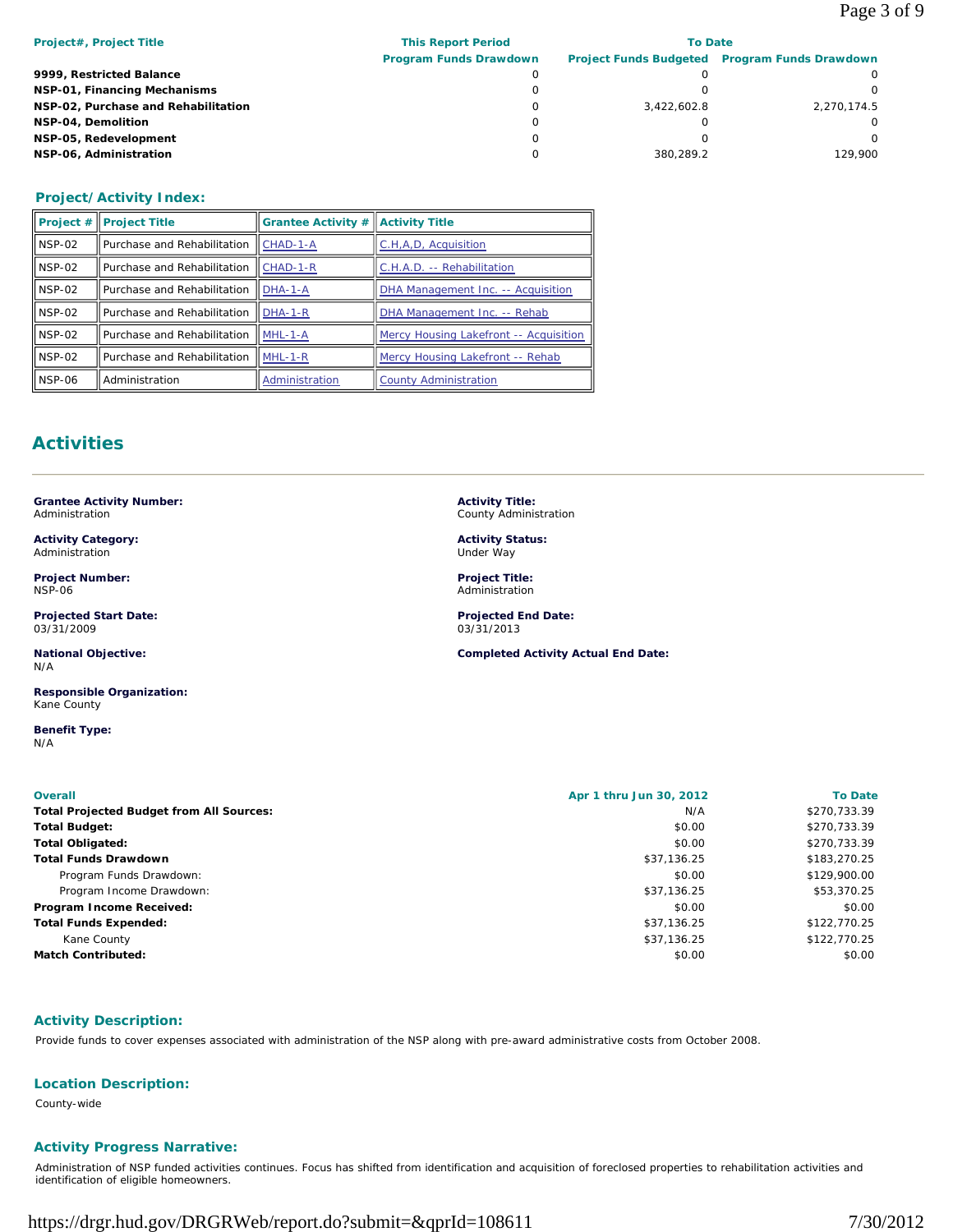| <b>Activity Location:</b>                      |             |              |               |                 |
|------------------------------------------------|-------------|--------------|---------------|-----------------|
| <b>Address</b>                                 | <b>City</b> | <b>State</b> | <b>Zip</b>    | Status / Accept |
| No Activity Locations Found                    |             |              |               |                 |
| <b>Other Funding Sources Budgeted - Detail</b> |             |              |               |                 |
| <b>Match Sources</b>                           |             |              | <b>Amount</b> |                 |
| No Other Match Funding Sources Found           |             |              |               |                 |
| <b>Subtotal Match Sources</b>                  |             |              | $\circ$       |                 |
| <b>Other Funding Sources</b>                   |             |              | <b>Amount</b> |                 |
| Neighborhood Stabilization Program             |             |              | 270,733.39    |                 |
| <b>Total Other Funding Sources</b>             |             |              | 270,733.39    |                 |

**Grantee Activity Number:** CHAD-1-R

**Activity Category:** Rehabilitation/reconstruction of residential structures

**Project Number:** NSP-02

**Projected Start Date:** 05/21/2010

**National Objective:** NSP Only - LH - 25% Set-Aside

**Responsible Organization:** Community Housing Association of DuPage

**Benefit Type:**  Direct Benefit (Households) **Activity Title:** C.H.A.D. -- Rehabilitation

**Activity Status:** Under Way

**Project Title:** Purchase and Rehabilitation

**Projected End Date:** 03/01/2013

**Completed Activity Actual End Date:**

| <b>Overall</b>                                  | Apr 1 thru Jun 30, 2012 | <b>To Date</b> |
|-------------------------------------------------|-------------------------|----------------|
| <b>Total Projected Budget from All Sources:</b> | N/A                     | \$264,747.00   |
| <b>Total Budget:</b>                            | \$0.00                  | \$264,747.00   |
| <b>Total Obligated:</b>                         | \$0.00                  | \$264,747.00   |
| <b>Total Funds Drawdown</b>                     | \$17,600.00             | \$262.104.57   |
| Program Funds Drawdown:                         | \$0.00                  | \$244,504.57   |
| Program Income Drawdown:                        | \$17,600.00             | \$17,600.00    |
| Program Income Received:                        | \$0.00                  | \$0.00         |
| <b>Total Funds Expended:</b>                    | \$17,600.00             | \$179,303.16   |
| Community Housing Association of DuPage         | \$17,600.00             | \$179,303.16   |
| <b>Match Contributed:</b>                       | \$0.00                  | \$0.00         |

### **Accomplishments Performance Measures**

|                                     | <b>This Report Period</b> |              | <b>Cumulative Actual Total / Expected</b> |  |
|-------------------------------------|---------------------------|--------------|-------------------------------------------|--|
|                                     | <b>Total</b>              |              | Total                                     |  |
| # of Properties                     |                           | 0            | 3/3                                       |  |
| #Energy Star Replacement Windows    |                           |              | 42/3                                      |  |
| #Additional Attic/Roof Insulation   |                           |              | 3/3                                       |  |
| #High efficiency heating plants     |                           | Ω            | 3/3                                       |  |
| #Efficient AC added/replaced        |                           | 0            | 3/3                                       |  |
| #Replaced thermostats               |                           | 0            | 3/3                                       |  |
| #Replaced hot water heaters         |                           | O            | 3/3                                       |  |
| #Light Fixtures (indoors) replaced  |                           |              | 17/0                                      |  |
| #Light fixtures (outdoors) replaced |                           | O            | 2/0                                       |  |
| #Refrigerators replaced             |                           | O            | 3/3                                       |  |
| #Clothes washers replaced           |                           |              | 2/0                                       |  |
| #Dishwashers replaced               |                           | O            | 3/3                                       |  |
| #Units with solar panels            |                           | O            | O/O                                       |  |
| #Low flow toilets                   |                           | O            | 5/3                                       |  |
| #Low flow showerheads               |                           | O            | 4/3                                       |  |
| #Units with bus/rail access         |                           | Ω            | 2/0                                       |  |
| #Units exceeding Energy Star        |                           | <sup>n</sup> | O/O                                       |  |
| #Sites re-used                      |                           | ი            | 3/3                                       |  |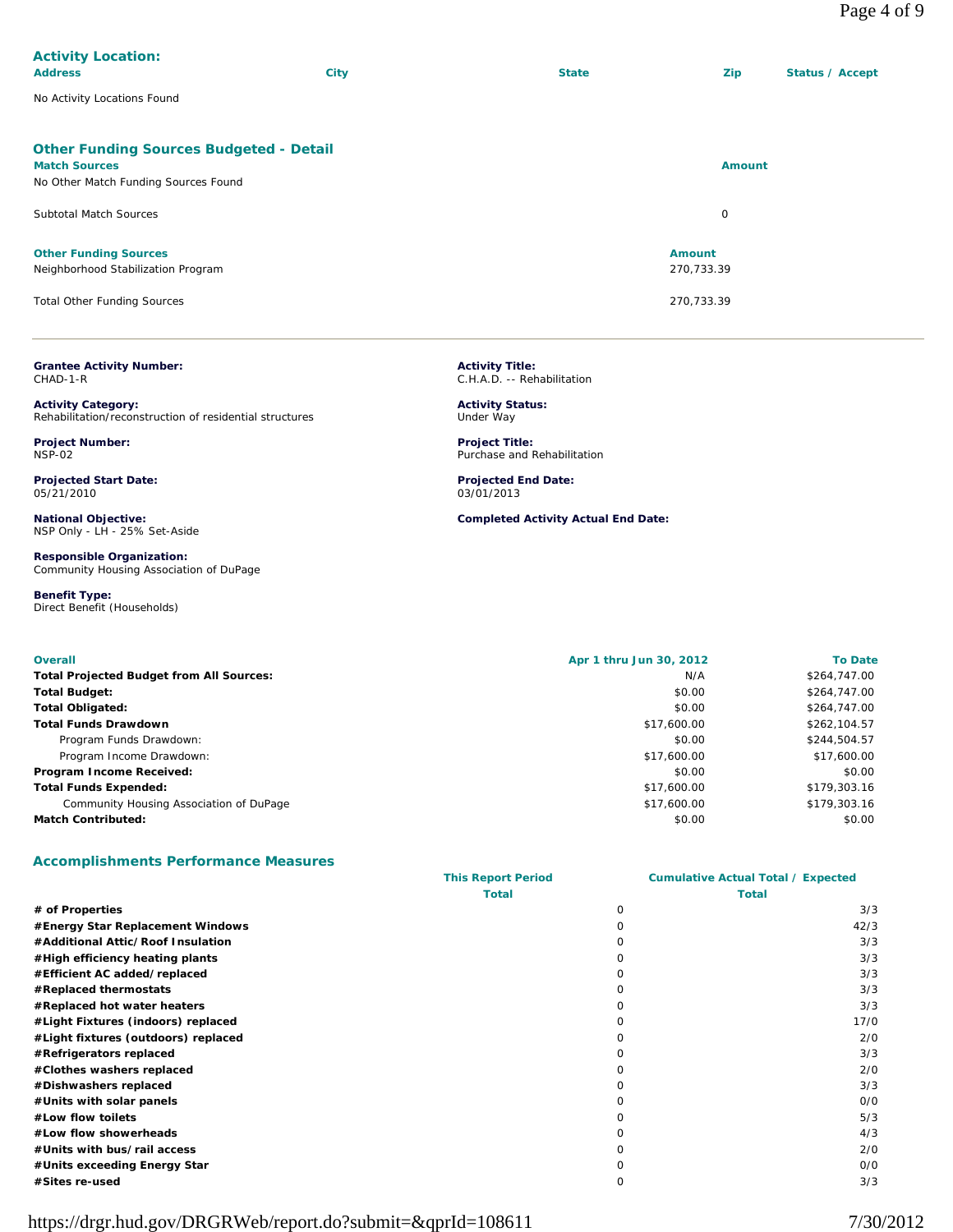| #Units deconstructed                        | 0/0 |
|---------------------------------------------|-----|
| #Units i other green                        | 0/0 |
| Activity funds eligible for DREF (Ike Only) | 0/0 |
| # ELI Households (0-30% AMI)                | 0/0 |
|                                             |     |

|                         | <b>This Report Period</b> |   | <b>Cumulative Actual Total / Expected</b> |  |  |
|-------------------------|---------------------------|---|-------------------------------------------|--|--|
|                         | <b>Total</b>              |   | <b>Total</b>                              |  |  |
| # of Housing Units      |                           | 0 | 3/3                                       |  |  |
| # of Singlefamily Units |                           |   | 3/3                                       |  |  |
|                         |                           |   |                                           |  |  |

**Beneficiaries Performance Measures**

|                     | <b>This Report Period</b> |     |       | Cumulative Actual Total / Expected |     |                       |     |
|---------------------|---------------------------|-----|-------|------------------------------------|-----|-----------------------|-----|
|                     | Low                       | Mod | Total | Low                                | Mod | <b>Total Low/Mod%</b> |     |
| # of Households     |                           |     |       | 3/3                                | 0/0 | 3/3                   | 100 |
| # Renter Households |                           |     |       | 3/3                                | O/O | 3/3                   | 100 |

#### **Cumulative Race Total**

|                                                 |    | <b>This Report Period</b>                                                                                                           |  |        |    |                         | <b>Cumulative Actual Total</b> |       |  |               |  |                         |
|-------------------------------------------------|----|-------------------------------------------------------------------------------------------------------------------------------------|--|--------|----|-------------------------|--------------------------------|-------|--|---------------|--|-------------------------|
|                                                 |    | Owner                                                                                                                               |  | Renter |    | <b>Total Households</b> |                                | Owner |  | <b>Renter</b> |  | <b>Total Households</b> |
| <b>Direct</b><br><b>Benefit</b><br>(Households) |    | Total Hispanic/Latino Total Hispanic/Latino Total Hispanic/Latino Total Hispanic/Latino Total Hispanic/Latino Total Hispanic/Latino |  |        |    |                         |                                |       |  |               |  |                         |
| White                                           |    |                                                                                                                                     |  |        |    |                         |                                |       |  |               |  |                         |
| Black/African<br>American                       |    |                                                                                                                                     |  |        |    |                         |                                |       |  |               |  | Ω                       |
| Households<br>Female                            | ΩL |                                                                                                                                     |  |        | ΩI |                         |                                |       |  |               |  |                         |

### **Activity Description:**

CHAD will rehabing foreclosed properties with in the Areas of greatest need as established by Kane County's Substanial Amendment.

#### **Location Description:**

CHAD will rehabing foreclosed properties with in the Areas of greatest need as established by Kane County's Substanial Amendment.

#### **Activity Progress Narrative:**

As of June 30, 2012 the status of rehabilitation for the 3 properties that C.H.A.D. will rent to households at or below 50% of Area Median Income, is as follows:

276 Harvard Circle; South Elgin

Rehab is complete. Unit was occupied by 5 person household whose household income was between 31% and 50% of Area Median Income.

399 Kendall Street; Aurora Township Rehab is complete.

Unit was occupied by 5 person household whose household income was between 31% and 50% of Area Median Income

214 West Arrowhead Street; North Aurora Rehab is complete.

Unit was occupied by 6 person household whose household income was between 31% and 50% of Area Median Income.

| <b>Activity Location:</b>                                              |                                                         |               |                 |
|------------------------------------------------------------------------|---------------------------------------------------------|---------------|-----------------|
| <b>Address</b><br><b>City</b>                                          | <b>State</b>                                            | Zip           | Status / Accept |
| No Activity Locations Found                                            |                                                         |               |                 |
| <b>Other Funding Sources Budgeted - Detail</b><br><b>Match Sources</b> |                                                         | <b>Amount</b> |                 |
| No Other Match Funding Sources Found                                   |                                                         |               |                 |
| <b>Other Funding Sources</b>                                           |                                                         | <b>Amount</b> |                 |
| No Other Funding Sources Found                                         |                                                         |               |                 |
| <b>Grantee Activity Number:</b>                                        | <b>Activity Title:</b>                                  |               |                 |
| DHA-1-R<br><b>Activity Category:</b>                                   | DHA Management Inc. -- Rehab<br><b>Activity Status:</b> |               |                 |

Under Way

https://drgr.hud.gov/DRGRWeb/report.do?submit=&qprId=108611 7/30/2012

Rehabilitation/reconstruction of residential structures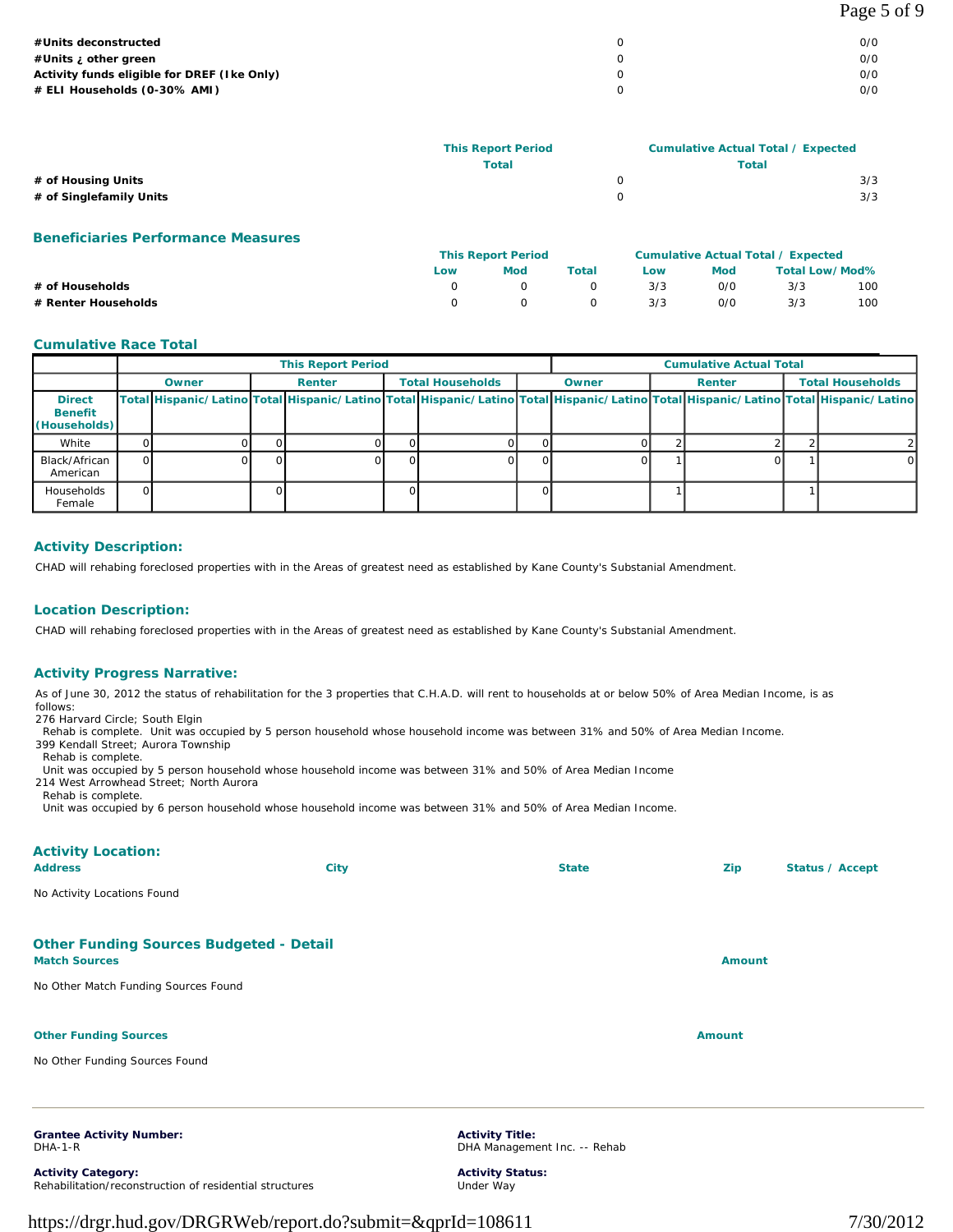**Project Number:** NSP-02

**Projected Start Date:** 05/10/2010

**National Objective:** NSP Only - LMMI

**Responsible Organization:** DHA Management, Inc.

**Benefit Type:**  Direct Benefit (Households) **Project Title:** Purchase and Rehabilitation

**Projected End Date:** 03/01/2013

**Completed Activity Actual End Date:**

| <b>Overall</b>                                  | Apr 1 thru Jun 30, 2012 | <b>To Date</b> |
|-------------------------------------------------|-------------------------|----------------|
| <b>Total Projected Budget from All Sources:</b> | N/A                     | \$320,000.00   |
| <b>Total Budget:</b>                            | \$0.00                  | \$320,000.00   |
| <b>Total Obligated:</b>                         | \$0.00                  | \$320,000.00   |
| <b>Total Funds Drawdown</b>                     | \$0.00                  | \$315,874.73   |
| Program Funds Drawdown:                         | \$0.00                  | \$196,413.34   |
| Program Income Drawdown:                        | \$0.00                  | \$119,461.39   |
| Program Income Received:                        | \$0.00                  | \$337,112.79   |
| <b>Total Funds Expended:</b>                    | \$0.00                  | \$236,553.52   |
| DHA Management, Inc.                            | \$0.00                  | \$236,553.52   |
| <b>Match Contributed:</b>                       | \$0.00                  | \$0.00         |

### **Accomplishments Performance Measures**

|                                             | <b>This Report Period</b> |   | <b>Cumulative Actual Total / Expected</b> |
|---------------------------------------------|---------------------------|---|-------------------------------------------|
|                                             | <b>Total</b>              |   | <b>Total</b>                              |
| # of Properties                             |                           | 0 | 2/2                                       |
| #Energy Star Replacement Windows            |                           |   | 19/2                                      |
| #Additional Attic/Roof Insulation           |                           |   | 1/0                                       |
| #High efficiency heating plants             |                           |   | 2/2                                       |
| #Efficient AC added/replaced                |                           |   | 2/0                                       |
| #Replaced thermostats                       |                           |   | 2/0                                       |
| #Replaced hot water heaters                 |                           |   | 2/2                                       |
| #Light Fixtures (indoors) replaced          |                           |   | 69/0                                      |
| #Light fixtures (outdoors) replaced         |                           |   | 7/0                                       |
| #Refrigerators replaced                     |                           |   | 2/2                                       |
| #Clothes washers replaced                   |                           |   | 1/0                                       |
| #Dishwashers replaced                       |                           |   | 2/2                                       |
| #Units with solar panels                    |                           |   | O/O                                       |
| #Low flow toilets                           |                           |   | 5/2                                       |
| #Low flow showerheads                       |                           |   | 4/0                                       |
| #Units with bus/rail access                 |                           |   | O/O                                       |
| #Units exceeding Energy Star                |                           |   | O/O                                       |
| #Sites re-used                              |                           |   | 2/2                                       |
| #Units deconstructed                        |                           |   | O/O                                       |
| #Units ¿ other green                        |                           |   | O/O                                       |
| Activity funds eligible for DREF (Ike Only) |                           | Ω | O/O                                       |

|                         | <b>This Report Period</b> | <b>Cumulative Actual Total / Expected</b> |     |
|-------------------------|---------------------------|-------------------------------------------|-----|
|                         | Total                     | <b>Total</b>                              |     |
| # of Housing Units      |                           |                                           | 2/2 |
| # of Singlefamily Units |                           |                                           | 2/2 |
|                         |                           |                                           |     |

#### **Beneficiaries Performance Measures**

|                    | <b>This Report Period</b> |            |       | <b>Cumulative Actual Total / Expected</b> |     |                |         |
|--------------------|---------------------------|------------|-------|-------------------------------------------|-----|----------------|---------|
|                    | Low                       | <b>Mod</b> | Total | Low                                       | Mod | Total Low/Mod% |         |
| # of Households    |                           |            |       | 0/0                                       | 0/2 | 2/2            | $\circ$ |
| # Owner Households |                           |            |       | 0/0                                       | 0/2 | 2/2            |         |

#### **Cumulative Race Total**

|                                                 | <b>This Report Period</b> |  |        |  |                         | <b>Cumulative Actual Total</b> |                                                                                                                                     |  |        |  |                         |
|-------------------------------------------------|---------------------------|--|--------|--|-------------------------|--------------------------------|-------------------------------------------------------------------------------------------------------------------------------------|--|--------|--|-------------------------|
|                                                 | Owner                     |  | Renter |  | <b>Total Households</b> |                                | Owner                                                                                                                               |  | Renter |  | <b>Total Households</b> |
| <b>Direct</b><br><b>Benefit</b><br>(Households) |                           |  |        |  |                         |                                | Total Hispanic/Latino Total Hispanic/Latino Total Hispanic/Latino Total Hispanic/Latino Total Hispanic/Latino Total Hispanic/Latino |  |        |  |                         |
|                                                 |                           |  |        |  |                         |                                |                                                                                                                                     |  |        |  |                         |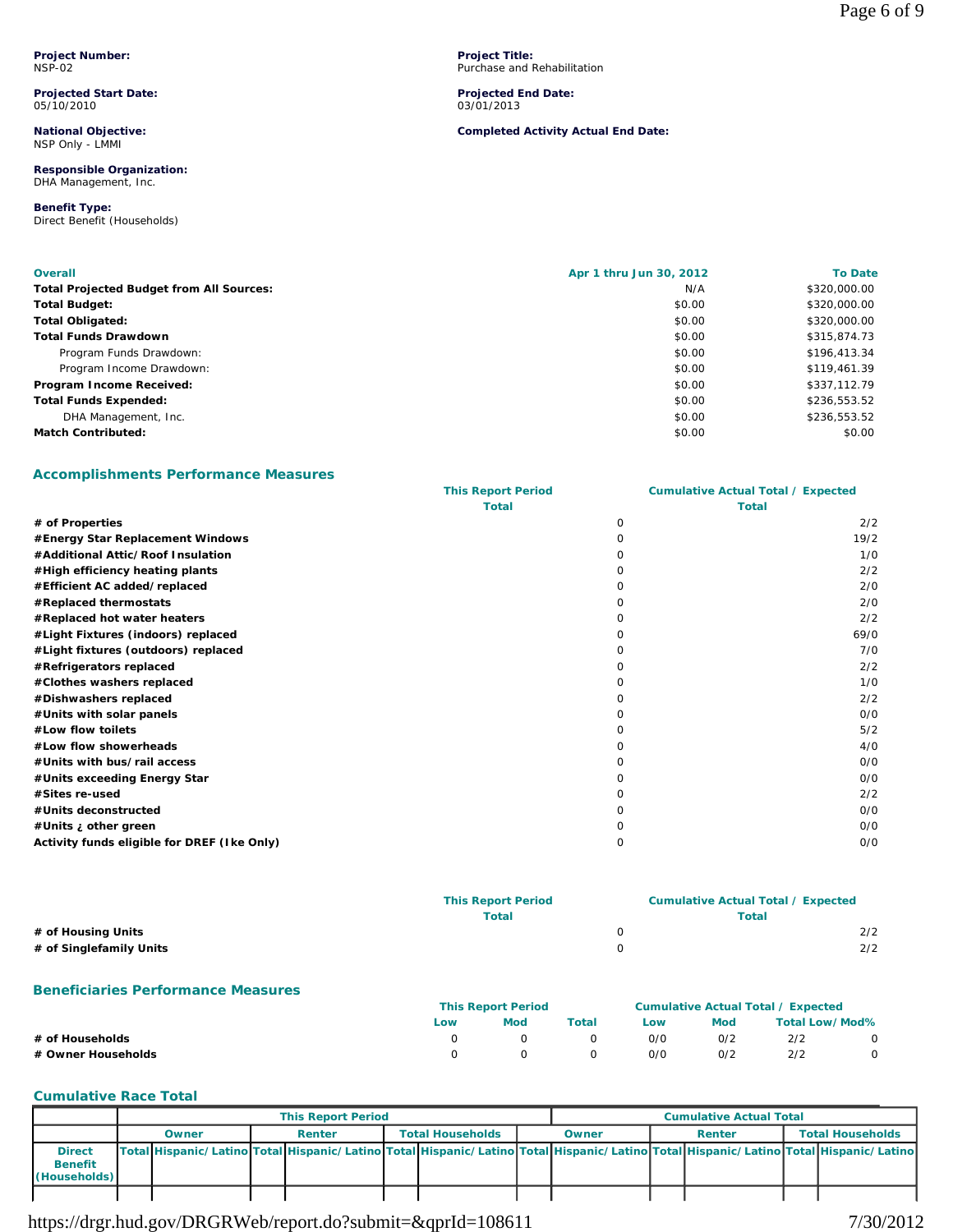| White                     |    | ж |  |    |  | $\cdot$ , $\cdot$ |  |     | ∩∣ |
|---------------------------|----|---|--|----|--|-------------------|--|-----|----|
| Black/African<br>American | ΩI |   |  | ור |  |                   |  |     |    |
| Households<br>Female      | ΩI |   |  | ') |  |                   |  | лJэ |    |

### **Activity Description:**

DHA Management Inc will rehab foreclosed properties with in theCity of St. Charles, the Village of North Aurora and Village of South Elign which Kane County has set as priority areas for NSP funds.

#### **Location Description:**

DHA Management Inc will rehab foreclosed properties with in theCity of St. Charles, the Village of North Aurora and Village of South Elign which Kane County has set as priority areas for NSP funds.

### **Activity Progress Narrative:**

As of June 30, 2012 the status of rehabilitation for the 2 properties that DHA Management Inc. will sell to households at or below 120% of Area Median Income, is as follows:

256 East Plum Street; South Elgin Rehabilitation is complete. Unit was sold to a qualified household on July 24, 2011. 1912 Moore Avenue; St Charles Rehabilitation is complete. Unit was sold to a qualified household on January 10, 2012.

| <b>Activity Location:</b><br><b>Address</b>                            | City | <b>State</b> | Zip           | <b>Status / Accept</b> |
|------------------------------------------------------------------------|------|--------------|---------------|------------------------|
| No Activity Locations Found                                            |      |              |               |                        |
| <b>Other Funding Sources Budgeted - Detail</b><br><b>Match Sources</b> |      |              | <b>Amount</b> |                        |
| No Other Match Funding Sources Found                                   |      |              |               |                        |
| <b>Other Funding Sources</b>                                           |      |              | <b>Amount</b> |                        |
| No Other Funding Sources Found                                         |      |              |               |                        |

| <b>Grantee Activity Number:</b> |  |
|---------------------------------|--|
| $MHL-1-R$                       |  |

**Activity Category:** Rehabilitation/reconstruction of residential structures

**Project Number:** NSP-02

**Projected Start Date:** 05/28/2010

**National Objective:** NSP Only - LMMI

**Responsible Organization:** Mercy Housing LakeFront

**Benefit Type:**  Direct Benefit (Households)

**Activity Title:** Mercy Housing Lakefront -- Rehab

**Activity Status:** Under Way

**Project Title:** Purchase and Rehabilitation

**Projected End Date:** 03/01/2013

**Completed Activity Actual End Date:**

| <b>Overall</b>                                  | Apr 1 thru Jun 30, 2012 | <b>To Date</b> |
|-------------------------------------------------|-------------------------|----------------|
| <b>Total Projected Budget from All Sources:</b> | N/A                     | \$905,000.00   |
| Total Budget:                                   | \$0.00                  | \$905,000.00   |
| Total Obligated:                                | \$0.00                  | \$905,000,00   |
| Total Funds Drawdown                            | \$12,761.66             | \$876,311.00   |
| Program Funds Drawdown:                         | \$0.00                  | \$591,897.32   |
| Program Income Drawdown:                        | \$12,761.66             | \$284,413.68   |
| Program Income Received:                        | \$0.00                  | \$366,761.96   |
| <b>Total Funds Expended:</b>                    | \$12,761.66             | \$147,169.48   |
| Mercy Housing LakeFront                         | \$12,761.66             | \$147.169.48   |
|                                                 |                         |                |

# https://drgr.hud.gov/DRGRWeb/report.do?submit=&qprId=108611 7/30/2012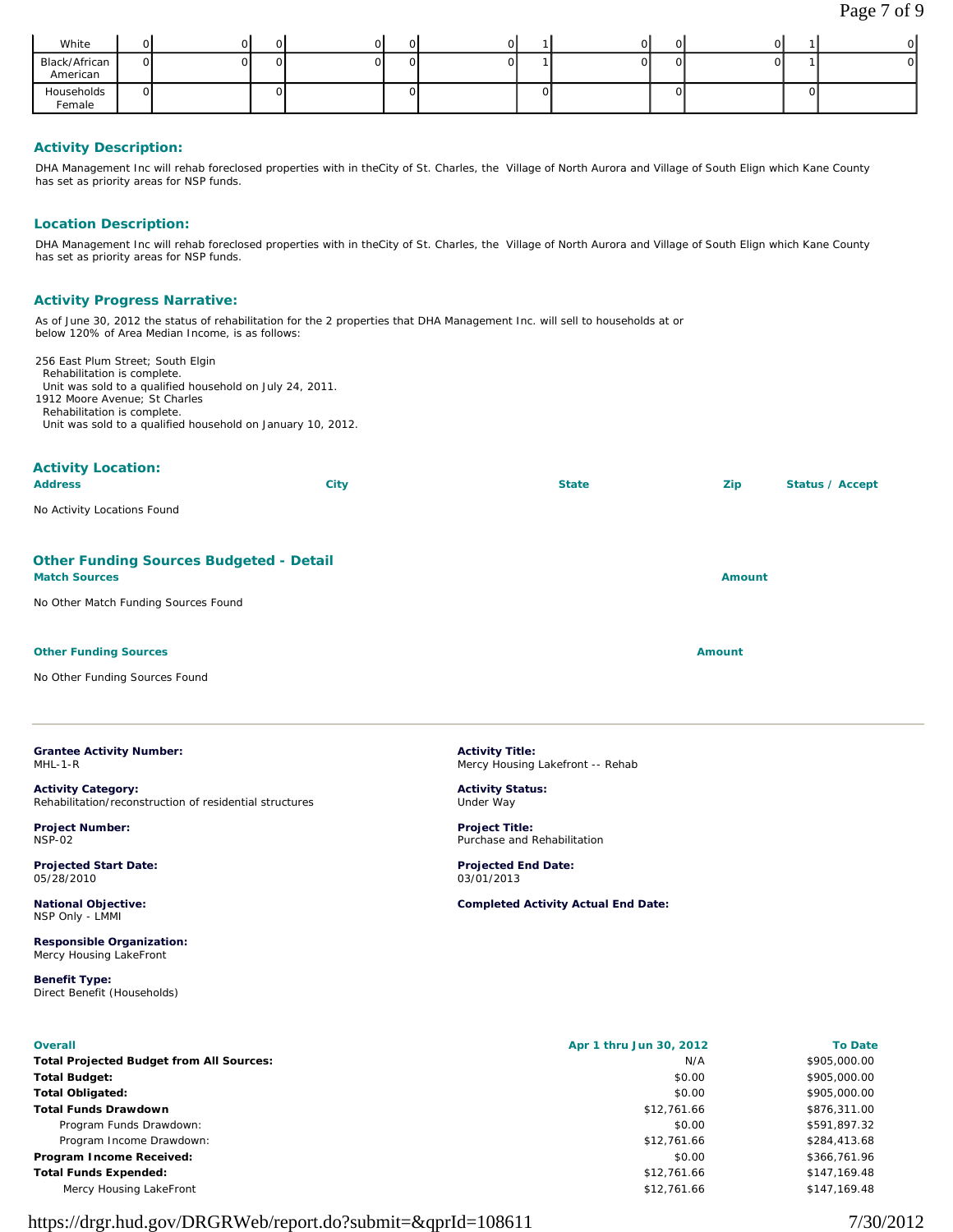### **Accomplishments Performance Measures**

|                                             | <b>This Report Period</b> |          | <b>Cumulative Actual Total / Expected</b> |
|---------------------------------------------|---------------------------|----------|-------------------------------------------|
|                                             | <b>Total</b>              |          | <b>Total</b>                              |
| # of Properties                             |                           | $\Omega$ | 3/8                                       |
| #Energy Star Replacement Windows            |                           | O        | 45/0                                      |
| #Additional Attic/Roof Insulation           |                           | Ω        | 8/0                                       |
| #High efficiency heating plants             |                           |          | 8/8                                       |
| #Efficient AC added/replaced                |                           | O        | 8/0                                       |
| #Replaced thermostats                       |                           | Ω        | 8/0                                       |
| #Replaced hot water heaters                 |                           | Ω        | 8/8                                       |
| #Light Fixtures (indoors) replaced          |                           | Ω        | 42/0                                      |
| #Light fixtures (outdoors) replaced         |                           | O        | 22/0                                      |
| #Refrigerators replaced                     |                           | O        | 9/8                                       |
| #Clothes washers replaced                   |                           | O        | 8/0                                       |
| #Dishwashers replaced                       |                           | Ω        | 9/8                                       |
| #Units with solar panels                    |                           |          | O/O                                       |
| #Low flow toilets                           |                           | O        | 11/0                                      |
| #Low flow showerheads                       |                           |          | 9/0                                       |
| #Units with bus/rail access                 |                           | Ω        | O/O                                       |
| #Units exceeding Energy Star                |                           | Ω        | O/O                                       |
| #Sites re-used                              |                           |          | 8/8                                       |
| #Units deconstructed                        |                           |          | O/O                                       |
| #Units ¿ other green                        |                           |          | O/O                                       |
| Activity funds eligible for DREF (Ike Only) |                           | $\Omega$ | O/O                                       |

|                         | <b>This Report Period</b> | <b>Cumulative Actual Total / Expected</b> |     |
|-------------------------|---------------------------|-------------------------------------------|-----|
|                         | Total                     | Total                                     |     |
| # of Housing Units      |                           |                                           | 3/8 |
| # of Singlefamily Units |                           |                                           | 3/8 |

#### **Beneficiaries Performance Measures**

|                    |     | <b>This Report Period</b> |         | <b>Cumulative Actual Total / Expected</b> |     |                |     |  |
|--------------------|-----|---------------------------|---------|-------------------------------------------|-----|----------------|-----|--|
|                    | Low | Mod                       | Total   | Low                                       | Mod | Total Low/Mod% |     |  |
| # of Households    |     |                           |         | O/C                                       | 2/8 | 2/8            | 100 |  |
| # Owner Households |     | $\Omega$                  | $\circ$ | O/O                                       | 2/8 | 2/8            | 100 |  |

#### **Cumulative Race Total**

|                                                       | <b>This Report Period</b> |       |  |        |                         |  | <b>Cumulative Actual Total</b> |                                                                                                                                     |        |  |                         |   |
|-------------------------------------------------------|---------------------------|-------|--|--------|-------------------------|--|--------------------------------|-------------------------------------------------------------------------------------------------------------------------------------|--------|--|-------------------------|---|
|                                                       |                           | Owner |  | Renter | <b>Total Households</b> |  | Owner                          |                                                                                                                                     | Renter |  | <b>Total Households</b> |   |
| <b>Direct</b><br><b>Benefit</b><br>(Households)       |                           |       |  |        |                         |  |                                | Total Hispanic/Latino Total Hispanic/Latino Total Hispanic/Latino Total Hispanic/Latino Total Hispanic/Latino Total Hispanic/Latino |        |  |                         |   |
| White                                                 |                           |       |  |        |                         |  |                                |                                                                                                                                     |        |  |                         | 0 |
| American<br>I Indian/Alaskan I<br>Native and<br>White | ΩI                        |       |  |        |                         |  |                                |                                                                                                                                     |        |  |                         | 0 |
| Households<br>Female                                  | ΩI                        |       |  |        |                         |  |                                |                                                                                                                                     |        |  |                         |   |

### **Activity Description:**

Mercy Housing Lakefront will be rehabing foreclosed properties with in the City of St. Charles, the Village of North Aurora, the Village of Carpentersville, and Village of South Elign which Kane County has set as priority areas for NSP funds.

#### **Location Description:**

Mercy Housing Lakefront will be rehabing foreclosed properties with in the City of St. Charles, the Village of North Aurora, the Village of Carpentersville, and Village of South Elign which Kane County has set as priority areas for NSP funds.

#### **Activity Progress Narrative:**

As of June 30, 2012 the rehabilitation of the 8 properties that Mercy Housing Lakefront will sell to households at or below 120% of Area Median Income, are as follows:

477 West Spring Street; South Elgin Rehabilitation is complete. Unit was sold to a qualified household on 12/23/2011 50 Ash Street; Carpentersville